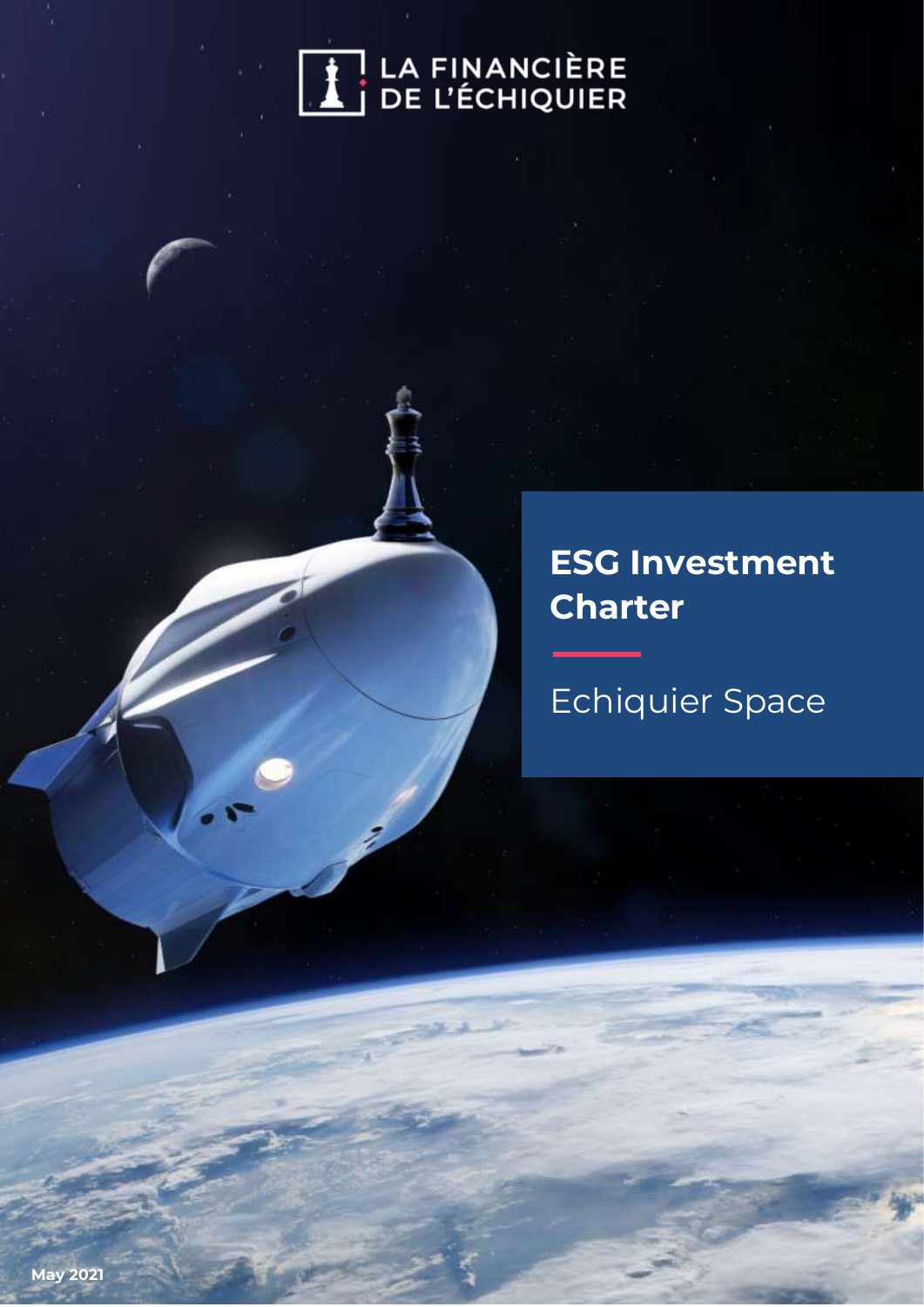# **INTRODUCTION**

Echiquier Space – The Ultimate Investment Frontier is LFDE's newest thematic fund, investing in companies contributing to and benefiting from the Space economy. The industry is entering a new era: Space 2.0 and LFDE is the first European asset manager to launch an active strategy integrating ESG criteria dedicated to this new thematic. Private companies have accelerated fundraising and are setting the stage to enter the public markets while commercial actors are gradually taking over government initiatives and programs. Furthermore, Space is becoming increasingly accessible with the transition from GEO (Geostationary Orbit) to LEO (Low Earth Orbit). As we see a rising number of space missions and technological developments, the Space thematic is clearly abundant with opportunities for innovation and progress.

Space 2.0 involves a large variety of activities and thus many specific ESG issues to consider in order to invest responsibly. Furthermore, the thematic is only just blooming, therefore regulatory frameworks are constantly evolving and may be subject to changes. With this ESG Investment Charter, Echiquier Space aims to create a responsibility filter for its investments. This charter is the insurance that extra financial considerations are fully integrated in our investment philosophy. This document may evolve and will be reviewed at least annually to remain relevant to developments in the sector.

Firstly, Echiquier Space portfolio's stock picking will respect the "do no significant harm" principle on the different ESG issues identified for Space industry. In addition to this principle, some companies within the portfolio may contribute positively to several SDGs. Access to Space is enabling new possibilities for Earth observation (SDGs 13# Climate action, 14# Life below water, 15# Life on land...). The development of high-speed satellite internet connectivity can support e-learning and education opportunities for remote communities (SDGs 4# Quality education, 8# Decent work & economic growth, 9# Industry, innovation & infrastructure).

This investment charter was subject to evaluation by LFDE's Ethics committee and has been validated on 18/05/2021.

This charter was lastly updated in May 2021.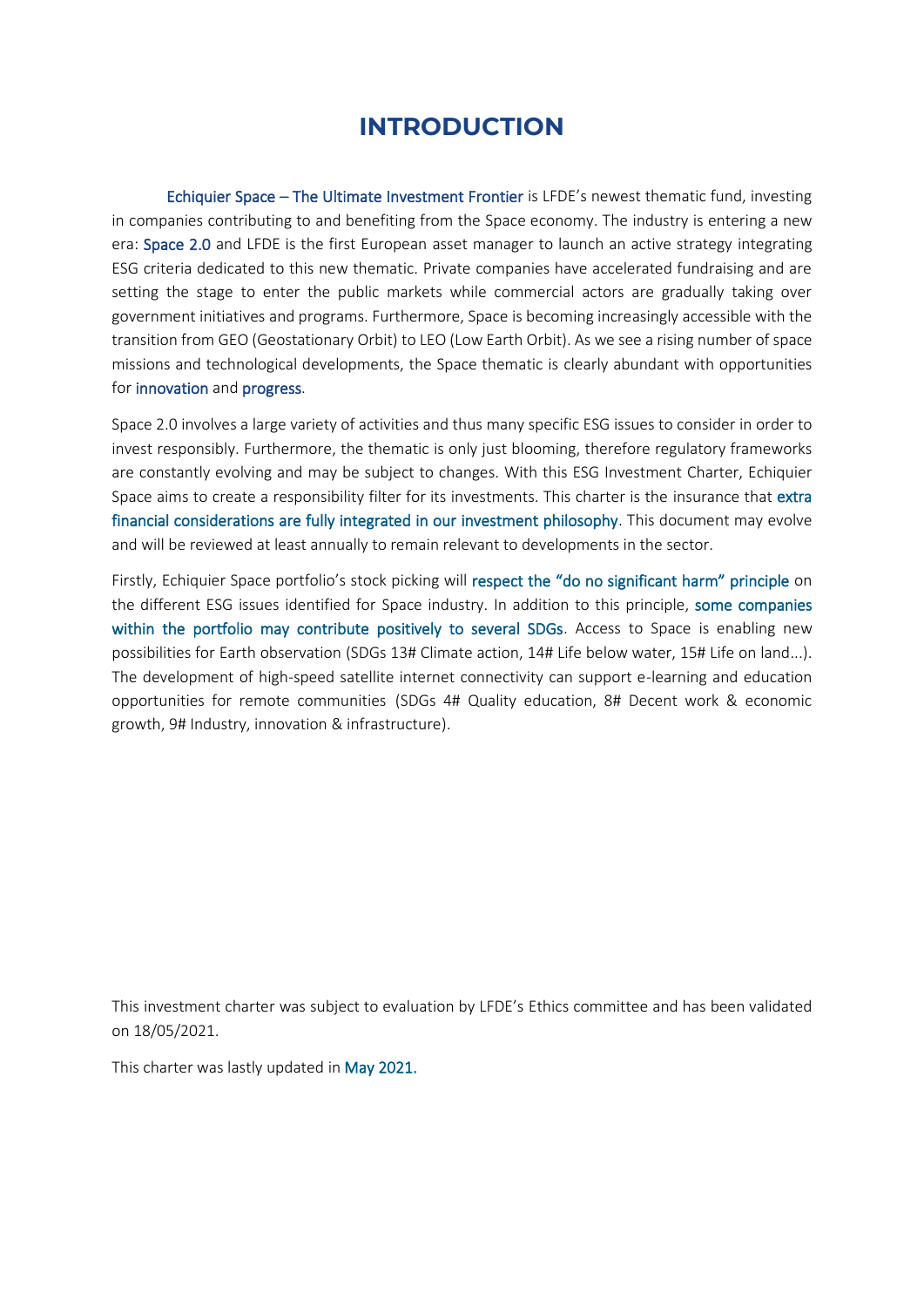# **I. LFDE ESG INTEGRATION PRINCIPLES**

LFDE's commitment to responsible investment relies on a solid knowledge of the companies, through exchanges and meetings, as well as ESG integration for all fund management teams. LFDE's ESG integration policy enables us to identify the ESG best practices and to better assess the risks faced by companies. The fund management team is invested in this commitment: the team has been trained by LFDE's internal Responsible Investment (RI) Research Team and completes all ESG analyses which are subsequently challenged and validated by the RI Research Team.

The main principles of this ESG Integration approach include:

- Exclusions: LFDE excludes companies according to sector criteria, country affiliation and according to normative grounds. Details on our exclusion practices in the II section.
- ESG analysis: ESG rating objective of the totality of the stocks in the portfolio (minimum 90%). The governance score is systematically done by the portfolio management team and MSCI ESG Research scores may be used for the Environment and Social pillars (if available, otherwise rated internally). A minimum ESG score of 4.0/10 is required to integrate ESG managed funds. In addition, these funds are committed to ensuring that their weighted average ESG rating is always higher than that of their investment universe.
- Controversy: Attention is paid to the existence of ESG controversies. Our ESG analysis methodology has included a controversy malus in the calculation of the ESG rating. For ESG integration, this penalty only sanctions governance controversies and is a maximum of 1 point out of 10. MSCI ESG Research incorporates and penalizes, directly in its environmental and social ratings, any controversy that an issuer may have on these two dimensions. Furthermore, an internal Ethics committee may meet to rule on the most sensitive cases, which could lead to the exclusion of certain companies.
- Dialogue: Identification of areas for progress during the ESG analysis of each company. These areas of progress are shared with the companies as much as possible.
- Voting: Systematic exercise of voting rights by all fund managers for 100% of the securities in the portfolios.
- Transparency: Increased transparency on our ESG Integration approach, with monthly ESG reporting.

In addition to LFDE's ESG Integration commitments, investment decisions for Echiquier Space are governed by this ESG Investment Charter, which focuses on Space ESG issues.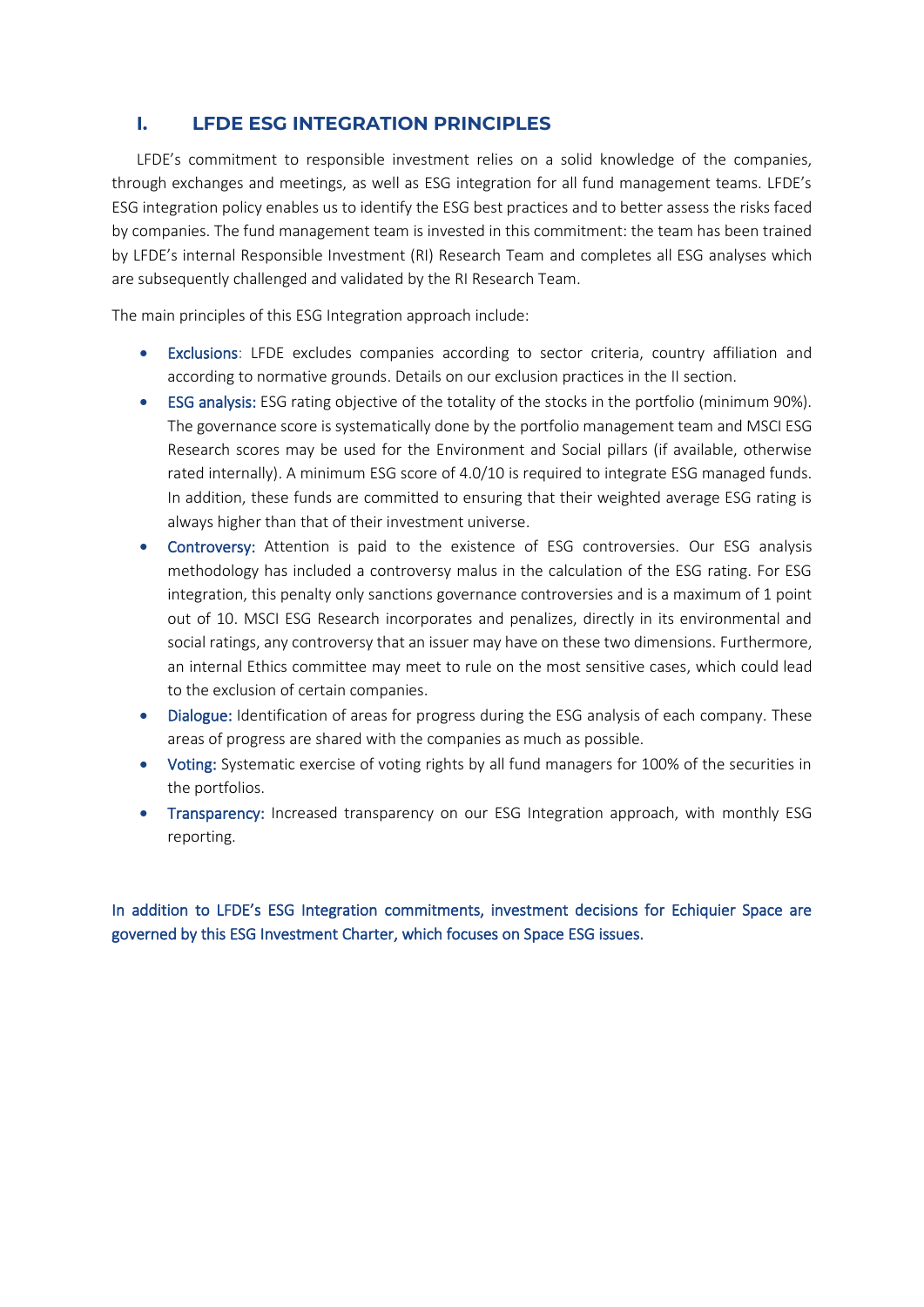### **II. OUR EXCLUSION PHILOSOPHY**

As part of its investment philosophy, Echiquier Space performs a negative screening of the investment universe in order to exclude companies that do not align with our values and our ambitions for the Space economy.

#### **A. SECTOR EXCLUSIONS**

All LFDE funds are following general sector exclusion on controversial industries such as tobacco production, thermal coal, controversial weapons and recreational cannabis. The most relevant additional exclusion to the Space industry would concern weapon-related business. A number of actors in the Aerospace and Defence sector are involved with such activities. These companies represent the legacy Space sector that we call the Space 1.0 industry. Our goal is to participate in the next generation of Space companies that we call the Space 2.0 industry.

In line with the Ottawa (1997) and Oslo (2008) conventions, direct investment in companies that manufacture, sell, store and transfer cluster bombs and anti-personnel landmines, is excluded (no minimum threshold of turnover). Under the same conditions and under the heading of controversial weapons, our fund will also exclude companies involved in the following types of weapons: biological and chemical weapons, depleted uranium weapons, blinding laser weapons, incendiary weapons, and weapons with non-detectable fragments.

Beyond controversial weapons, Echiquier Space is extending the exclusion to all weapons.

As such the investments in Echiquier Space will exclude companies which derive revenue from the development and/or sale of weapons. This includes any revenue from the manufacture of nuclear weapons (including intercontinental ballistic missiles and submarines launching ballistic missiles), nuclear warheads (including assembly and companies with contracts to operate and manage stateowned facilities that manufacture warheads nuclear and missiles) and components that may be intended for both nuclear and/or conventional weapons. Are also excluded companies generating revenue from the manufacture or assembly of launch platforms used for the delivery of nuclear weapons.

Furthermore, companies of which at least 5% of the revenue is derived from the development and/or sale of weapons will be excluded. This concerns revenue derived from armament systems, components, direct system supports, services, as well as civilian firearms and ammunition. We also exclude companies that own at least 20% of the capital of companies concerned by the criteria mentioned above.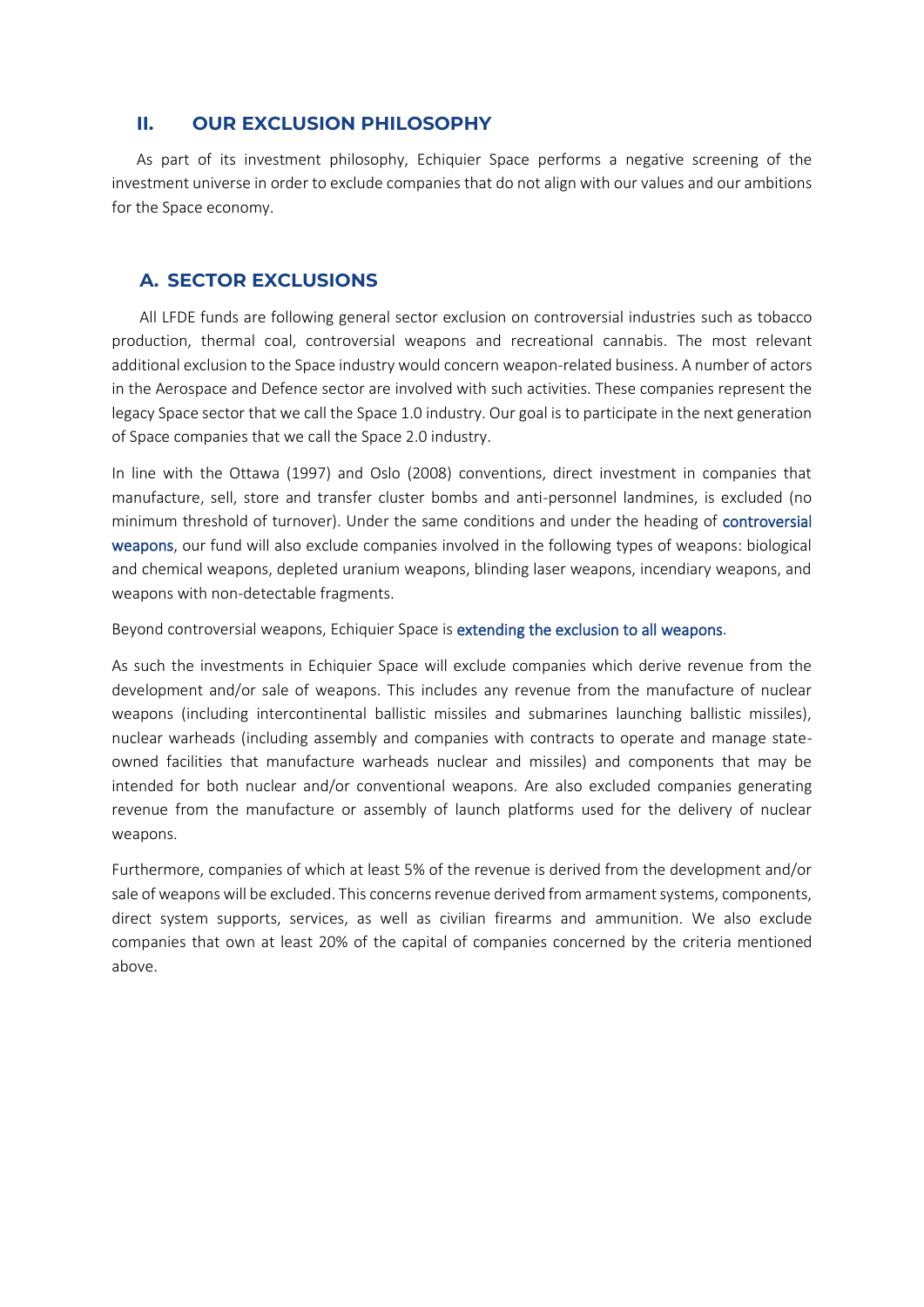# **B. COUNTRY EXCLUSIONS**

Under LFDE ESG Integration rules, no investment is made in companies domiciled in the countries listed in the following lists, for tax reasons:

- [The French State List of Non-Cooperative States and Territories \(ETNC\)](https://www.legifrance.gouv.fr/loda/id/JORFTEXT000032378061/)
- [The European Union list of non-cooperative countries and territories for tax purposes](https://www.consilium.europa.eu/fr/policies/eu-list-of-non-cooperative-jurisdictions/)

In addition, we exclude companies involved with sanction regimes (from the UN Security Council Consolidated List): Somalia, ISIL (Da'esh) and Al-Qaida, Iraq, Democratic Republic of the Congo, Sudan, North Korea, Libya, Guinea-Bissau, Central African Republic, Yemen, South Sudan, Mali, the Taliban.

A particular attention is paid to companies that have close links with non-democratic countries. We are vigilant that our invested companies do not practice business with controversial governments on controversial projects. Regarding the level of involvement, we may consider excluding a company if a business activity is provided to those governments on projects, we might find controversial and against our vision of a new generation of Space activities.

# **C. NORMATIVE EXCLUSIONS**

Companies subject to controversies deemed severe by MSCI ESG Research are excluded. This list includes companies that have been guilty of violating one or more of the ten principles of the United Nations Global Compact.

In addition, we apply exclusions relative to Executive Order 13 959. We rely on the US Executive Order of which the aim was to "Address the Threat from Securities Investments That Finance Communist Chinese Military Companies". This is a list of Chinese companies involved with the military, which have been banned by the US.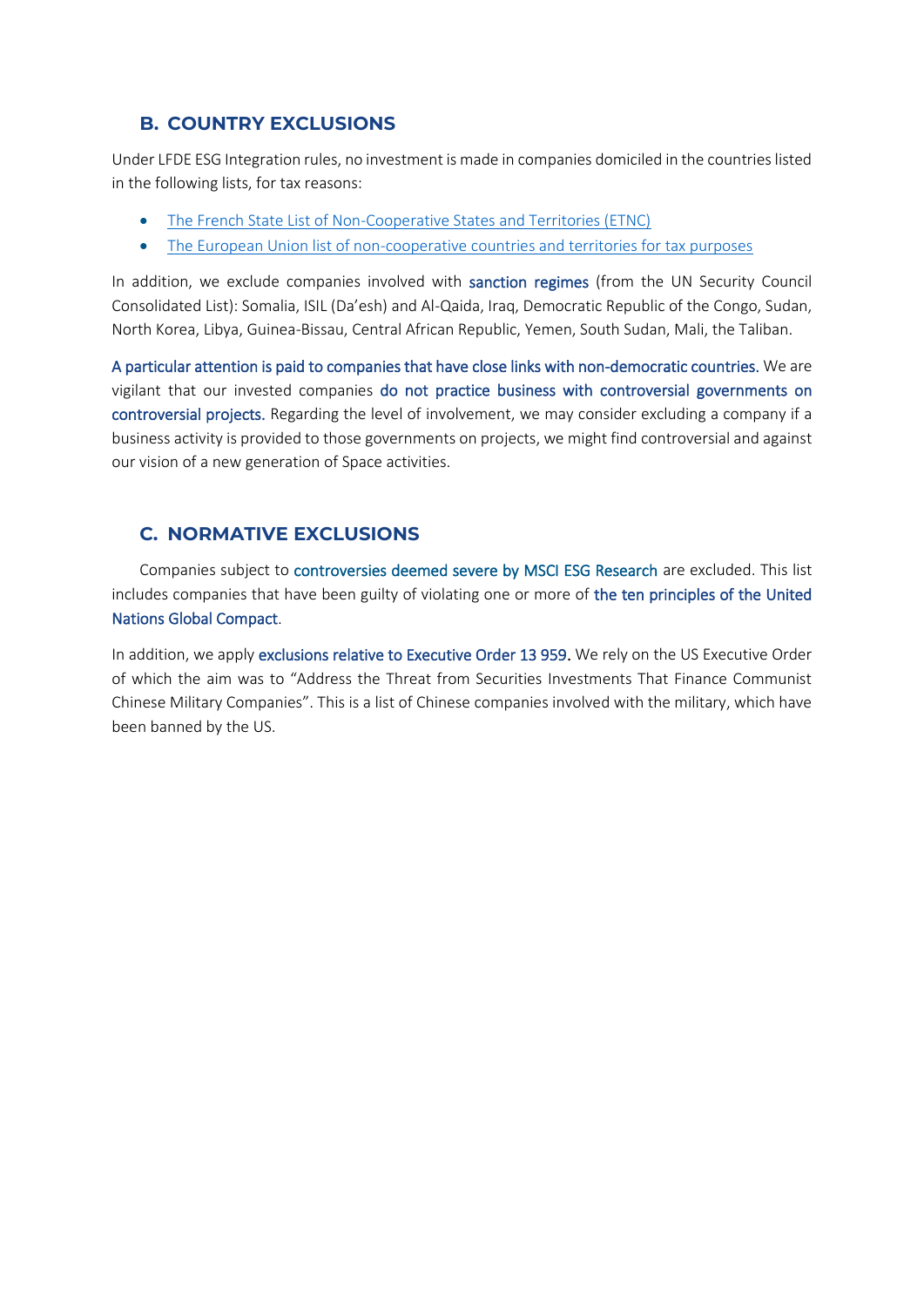# **III. OUR EXPECTATIONS AS SHAREHOLDERS OF COMPANIES RELATED TO THE SPACE INDUSTRY**

The Space 2.0 industry actors offer many opportunities for responsible investors such as LFDE, but some ESG risks cannot be disregarded, and areas of improvement can be identified. Through our qualitative investment analysis, and especially our extra-financial analysis carried out prior to any investment, we seek to identify those risks and opportunities. Following our internal ESG analysis methodology, we identify areas of improvement for companies and we engage with them, offering a close monitoring of the situation. To mitigate risks related to ESG, we can also rely on our third-party provider, MSCI ESG Research, to raise our awareness on specific subjects.

You will find below the main topics related to each ESG pillar and how we intend to mitigate them. All these ESG issues must be analysed in regard of their materiality for each company. The requirements and management process are different for each topic. For clarity, we will use the following colour code:

- [ NOT ALLOWED ] : Wrong practices according to our charter and ESG Principles, Echiquier Space cannot invest in related companies.
- **[ENGAGEMENT]** : Engagement with related companies is required either because practices need improvement to align with our charter and ESG Principles or because we lack of information on the related ESG issue to draw sufficient conclusions. We expect to see engaged companies improve on the identified practices over the following 3 years.

# **A. GOVERNANCE**

LFDE pays special attention to the governance of companies. Therefore, with regards to the Space industry, we commit to a number of resolutions regarding our holdings:

- **[ENGAGEMENT]** Checks and balances: Checks and balances are an essential part in any robust corporate governance.
	- We will ensure the presence of these checks and balances, through the presence of a director who is an expert on ESG space-related issues. It permits better challenging of management and improvement of ESG practices.
	- This will be reflected in the ESG scoring.
- **[ ENGAGEMENT ]** Diversity: As the Space 1.0 industry is predominantly masculine, we will monitor the representation of women/minorities at executive positions or present on the board and the company's efforts to improve inclusivity.
	- This will be reflected in the ESG scoring as we do not grant any point for the related question if companies have less than 40% of gender diversity in boards and 20% in executive committee.
	- Moreover, our voting policy requires a minimum of 30% women on the boards.
	- We will also favour companies that promote accessibility to leadership positions providing equal opportunity access to all genders and ethnicities.
- **[ENGAGEMENT ]** Transparency: As responsible investors, our proximity to companies allows us to go beyond their lack of transparency and to obtain an accurate vision of their ESG positioning. Our engagement approach is then essential with the companies we advise and assist in improving their ESG practices.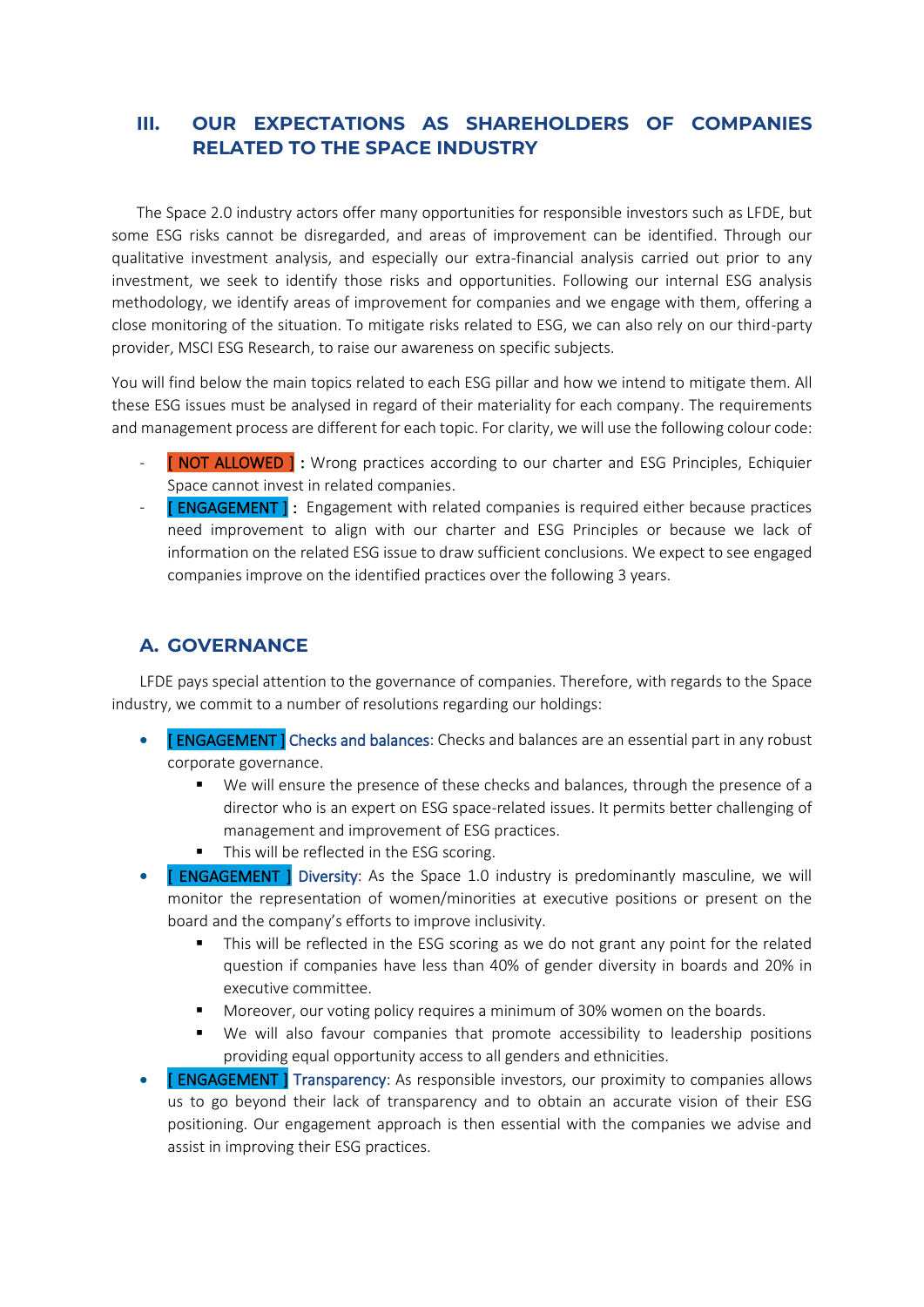- As per the UN Treaty of 1975, the Registration Convention, states are required to furnish to the UN details about the orbit of each space object. Therefore, we ensure that companies in the portfolio report any object sent to space.
- Furthermore, we expect transparency on business engagements with governments, particularly in the context of satellite data, as our ambition is to see that information used for democratic and positive purposes. In case we are not comfortable with the information available we will engage with the management to obtain the appropriate level of transparency.

#### **REGULATORY CONCERNS**

Considering new liabilities and new actors in the Space economy (commercial actors in particular), Space laws are expected to change in the coming years. We not only commit to monitoring closely the legal environment, but we also expect companies to pay attention to this theme in their activity. This can be shown for example by:

- The signature of corporate charters and agreements (e.g., Collective for Space Care),
- Company policy regarding the preservation of outer space (e.g., satellite debris policy, space resource exploitation, etc.),
- Company policy regarding the social impact (e.g., data protection, data privacy, astronaut safety, etc.),
- Exemplary transparency with shareholders regarding activities taking place in outer space.

**[ENGAGEMENT]** We will engage discussions with the management to learn more about the regulations and recommendations they follow and if they take on any role to promote the responsible development of Space regulations.

#### **B. ENVIRONMENT**

Echiquier Space seeks companies deemed to have good practices regarding the environmental impact of their products or services. We will ensure that companies have environmental policies and actions. If not publicly available, we will engage with companies to discuss their approach to environmental matters and understand how they mitigate their environmental risks. If a company does not provide us sufficient information or if we consider their approach is not solid enough regarding its activity, we will not invest in the company.

Some Space 2.0 companies are developing technologies and businesses that have a positive contribution to environmental issues:

In the context of satellite data and imaging, we appreciate companies that contribute to monitoring and predicting environmental and climate change on Earth. Indeed, satellites contribute to more than half of the 50 Essential Climate Variables (ECVs) identified for the United Nations Framework Convention on Climate Change (UNFCCC COP21) by the Global Climate Observing System (GCOS). Satellites provide unique measurements that would not otherwise be possible such as: melting ice caps, sea and ocean levels, deforestation, natural disasters detection, etc.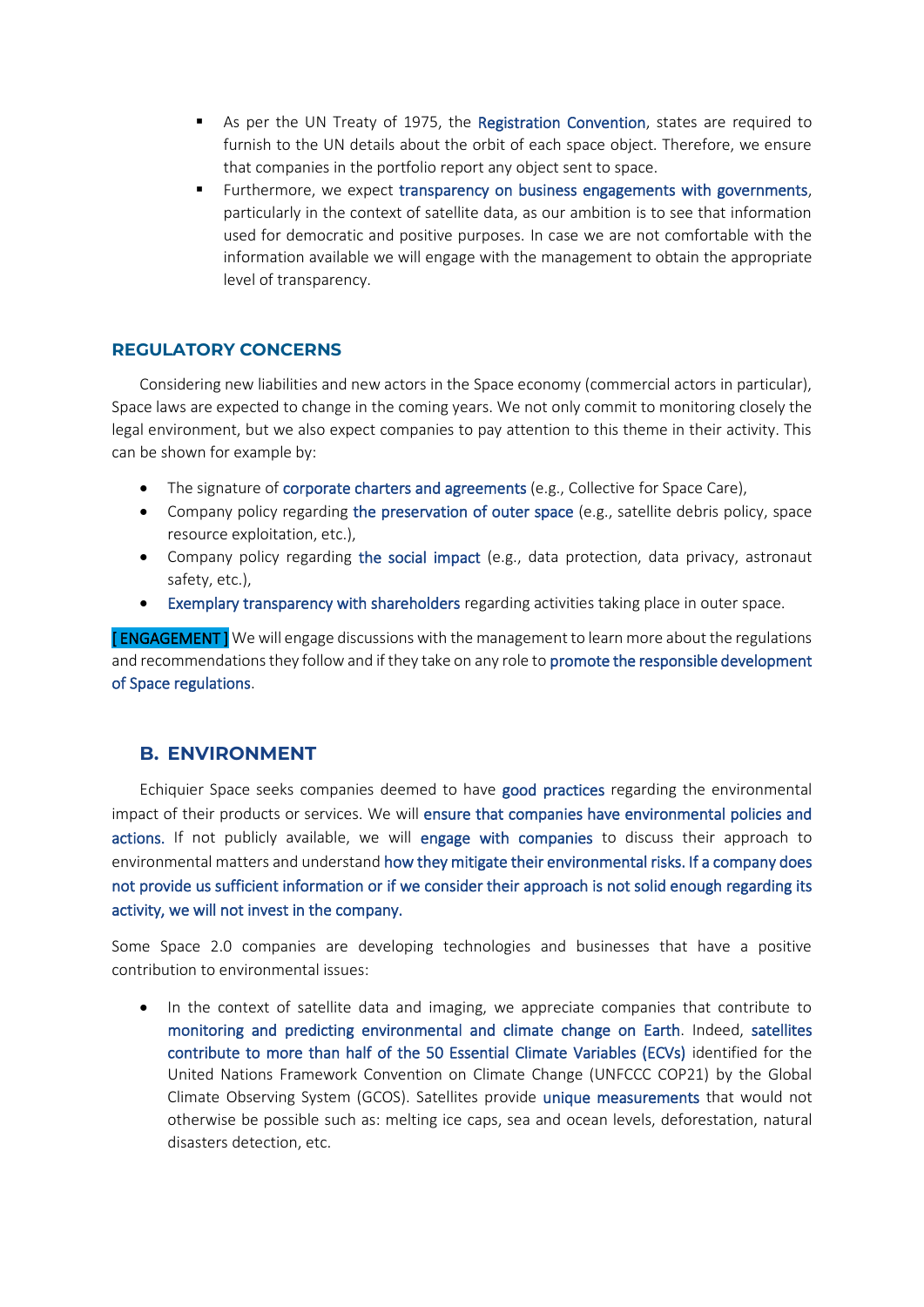- Satellite technology can help to improve logistics such as optimising trucking, flight, and maritime itineraries to improve accessibility to remote areas but most of all reduce the carbon emissions of transport.
- Space 2.0 companies are focusing on reusability of their assets (rockets notably) which allow to reduce costs and prices but also reduce negative environmental impact.

Echiquier Space also pays attention to area of potential concerns:

- We favour companies that make the Space economy more sustainable and seek to reduce their negative impact on the environment.
	- $\circ$  We appreciate companies using multiple use launchers, extending satellite life span, developing new materials that require less consumption of resources and energy, gathering data and using advanced analytics to improve operations and optimise resource consumption.
	- $\circ$  [ ENGAGEMENT ] We consequently verify whether companies have implemented a life cycle assessment program and we will engage with the companies when this information is not explicit.
	- $\circ$  [ ENGAGEMENT ] We will monitor the carbon footprint of our portfolio as we aim to keep it inferior to the carbon footprint (all scopes) of our benchmark as a long-term objective. To reach this goal we will engage with the more carbonised companies.
- Propellants are used to launch rockets or for satellites to correct their trajectory while in orbit:
	- o **[ENGAGEMENT]** If a company uses toxic or polluting propellants for spacecraft such as hydrazine or kerosene, we ensure that they have safety protocols for employees and plans to transition to safer and greener alternatives such as hydrogen or methane.
- We are extremely vigilant regarding orbital debris.
	- o **[ NOT ALLOWED** ] We do not wish to promote a spacecraft cemetery in orbit, nor increase collision risk. If the company does not have a Space debris policy or does not mitigate the risk debris of its products, we will not invest in the company.
	- o **[ENGAGEMENT]** Since there are also debris risks on Earth, we are vigilant that the companies have accurate trajectory simulation tool capacities for debris and launchers returning to Earth.
	- o Conversely, we appreciate companies that manage their satellites' end of life and Space debris in general, or even have Space cleaning businesses.
- **[ENGAGEMENT]** In the process of building spacecrafts or satellites, some components may use rare elements. We are vigilant with the mining, processing and use of Rare-Earth Elements (REEs), and will seek for companies' voluntary codes (for example the Extractive Industries Transparency Initiative (EITI), the UN Guiding Principles on Business and the Human Rights, the International Council on Mining & Metal (ICMM) or schemes in respect of emissions) set out above mandatory ones (for example Bribery Act in the UK, Corrupt Practice Act (FCPA) in the US). If necessary, we will engage with the company to ensure they source such elements in a fair and ethical way.
- **[NOT ALLOWED ]** Companies subject to controversy on the theme of REEs will be excluded. In a general sense, we are cautious about the sourcing of raw materials of the companies.
- **[ENGAGEMENT]** The Space industry generates a lot of data that are stored in datacentres to then be utilized for value added information. Datacentres consume energy but many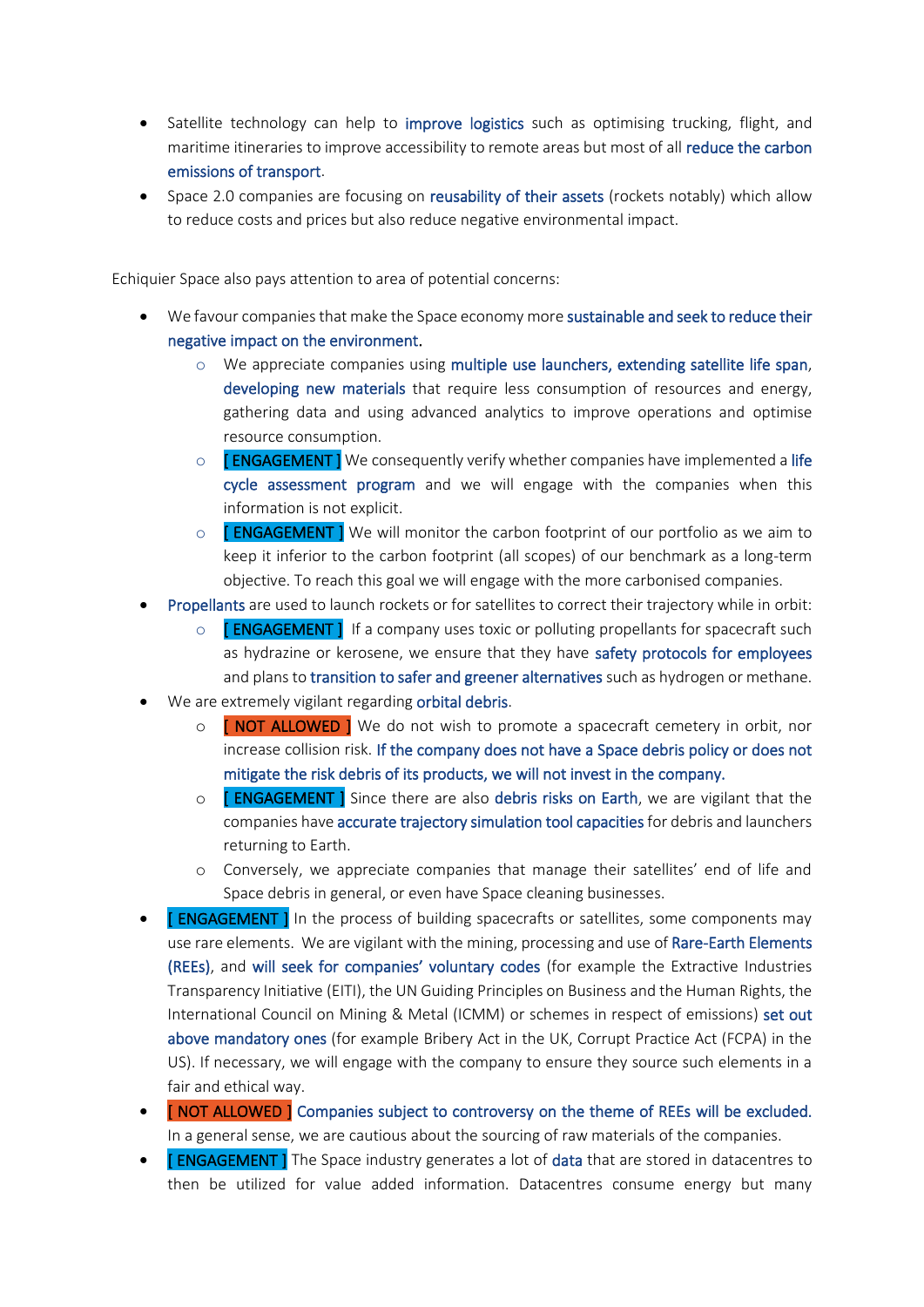companies in our portfolio rely on clean tech providers, for instance large datacentre companies with the highest market standards, which are carbon neutral, or other providers that have a Power Usage Effectiveness (PUE) below 1.5.

#### **C. SOCIAL**

Some Space 2.0 companies are developing technologies and businesses that have a positive contribution to social issues:

- Companies promoting better broadband access in remote areas (e.g., rural areas, middle of the ocean…) to reduce the digital divide.
- Satellites images can help fighting censorship, through improving transparency regarding political events and potential human rights violations putting populations at risk. For example, following the recent military coup in Myanmar, the media was able to broadcast satellite footage of the protests taking place in in the country, amid near-total Internet blackout. Another striking example is the Arab Spring, during which authorities in the countries involved enforced Internet censorship and in certain cases full shutdown. Thanks to satellites, the world was able to see the events from above.
- Space can enable ground-breaking scientific discoveries in technology, medicine, biology and more. There is great potential for research conducted at the International Space Station, which has unique features: microgravity, extreme conditions (extreme heat, cold cycling, ultravacuum, atomic oxygen, and high energy radiation) and Low Earth Orbit situation. This unique environment allows scientific research that would not be possible on Earth.
- Space 2.0 is a new economy, therefore contributing to economic development, with new jobs, knowledge, and technology to promote growth at the local, national, and international levels. We see the Space economy as allowing certain industries to benefit from renewed demand thus contributing to aggregate economic growth with progress in both physical and digital activities.

Echiquier Space also pays attention to area of potential concerns:

- **[ENGAGEMENT ]** We are concerned with cybersecurity for companies in the portfolio, therefore we commit to ensuring data protection processes are robust. Certain Space companies keep data in clouds dedicated to Space data, run by multinational companies that put in place the best safety standards.
- **[ENGAGEMENT]** The ethics of population surveillance is an important topic. We will verify in company sustainability reports or engage discussion with companies producing and handling satellite data to ensure that (1) imaging does not breach privacy principles and (2) data is not provided to entities that do not align with LFDE's Responsible Investment philosophy. We will analyse how the companies collect and manipulate data not only to comply with local and regional regulation such as GDPR in the EU, but also to promote best practices regarding this sensitive topic such as writing ethical guidelines principles or being fully transparent on the nature of contracts. We will pay particular attention to companies doing business with nondemocratic countries.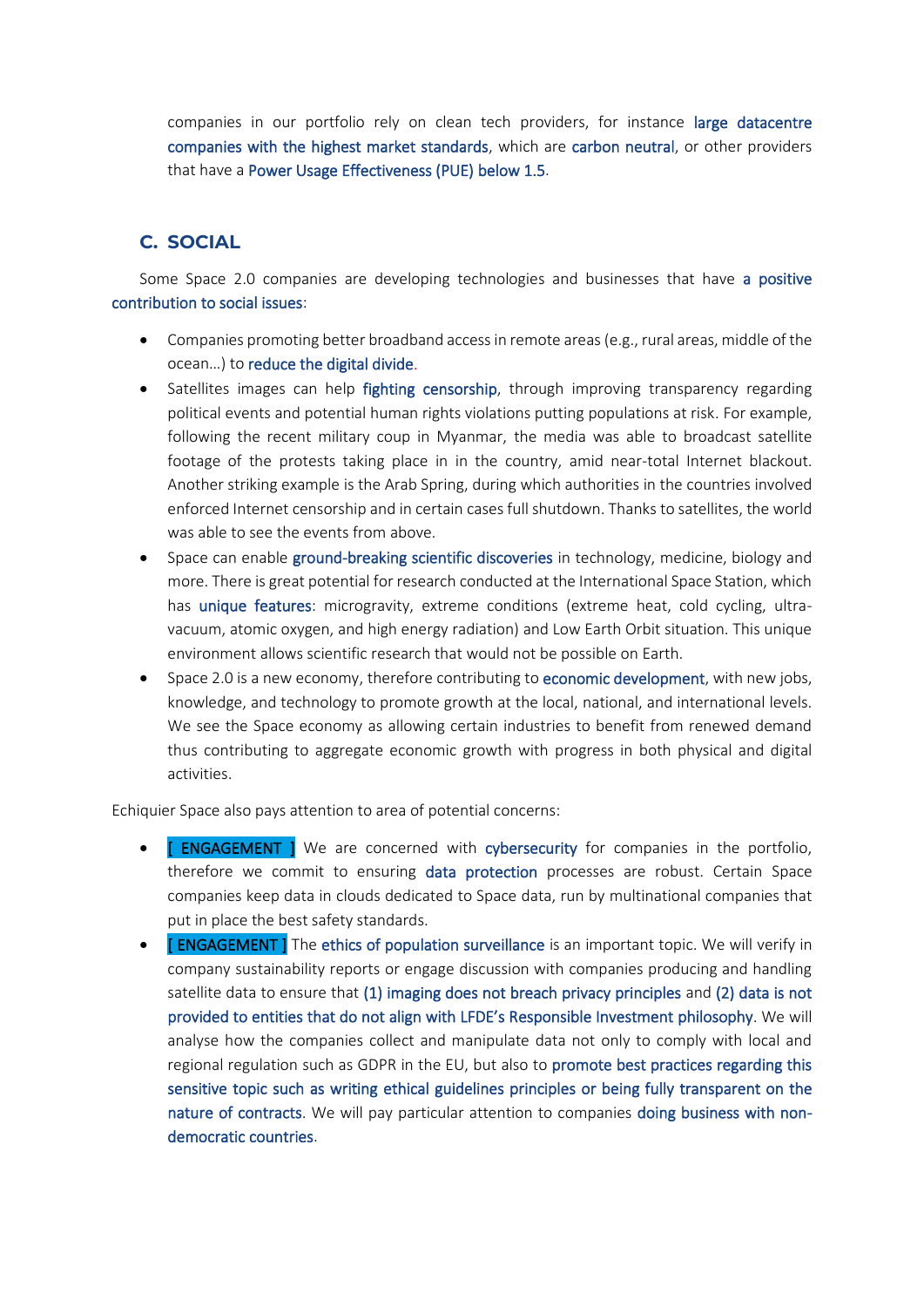• **[ENGAGEMENT ]** Given the male-dominated reputation of the sector, particularly in the Space 1.0. industry, we ensure that companies have measures to improve diversity (diversity awareness programs, women in management, hiring processes for disabled persons, inclusion associations...) which will be reflected in our ESG scoring.

The Space 2.0 industry is at an early stage in its development and remains a high-end technological challenge. For this reason, certain services and products may take some time to reduce costs and democratise access to Space.

- **[ENGAGEMENT]** This is the case of commercial Space lines, which will enable people to travel faster from point A to point B on Earth, via Space. We will pay particular attention to the carbon emissions of such flights compared to regular flight to monitor. The fund will ensure companies adopt plans to reduce the environmental and financial cost curve and share these benefits with its customers.
- **[NOT ALLOWED]** Certain companies are developing Space tourism to offer the opportunity for people to experience Space. We distinguish Space tourism from commercial Space lines, as we consider Space tourism causes too much negative environmental impact for a small number of beneficiaries. In line with this distinction, we do not invest in companies whose core business is Space tourism, we consider it core business when companies deriving more than 50% of their revenue from this activity.

#### **D. ESG CONTROVERSIES**

Our proprietary ESG analysis methodology includes a controversy malus in the calculation of the ESG rating. For ESG integration, this penalty only sanctions governance controversies and can reach a maximum of 1 point out of 10. MSCI ESG Research incorporates and sanctions directly in its environmental and social ratings any controversy that an issuer may have on these two dimensions. In the case that MSCI ESG Research is not available, our ESG analysis methodology includes a controversy malus on governance, environmental and social aspects up to 2 points out of 10. This allows us to sanction more directly companies that we consider deserve to have their ESG rating reduced following one or more significant controversies. In addition, the history of the company's ESG controversies will impact our vision of the company on all three ESG pillars. The most severe cases may lead to exclusion.

#### **E. ENGAGEMENT**

Given that the Space 2.0 thematic is only just blooming and that its regulatory frameworks are constantly evolving, our engagement approach with companies is essential. This approach is mainly based on the monitoring of the ESG progress of the companies in which we are invested. This allows us to value in priority those companies that are committed to improvement (the "Best Effort" approach). Echiquier Space pays particular attention to its engagement process and will systematically share areas for improvement linked to Space-related issues identified during the ESG analysis. We are committed to help companies improve transparency regarding the criteria described in this charter.

Initial research and analysis should be conducted prior to investment. However, given the low maturity of this blooming industry and the depth of our engagements on related ESG issues, we aim to reach this objective by the end of this year, as the team manages the initial portfolio to begin with. Post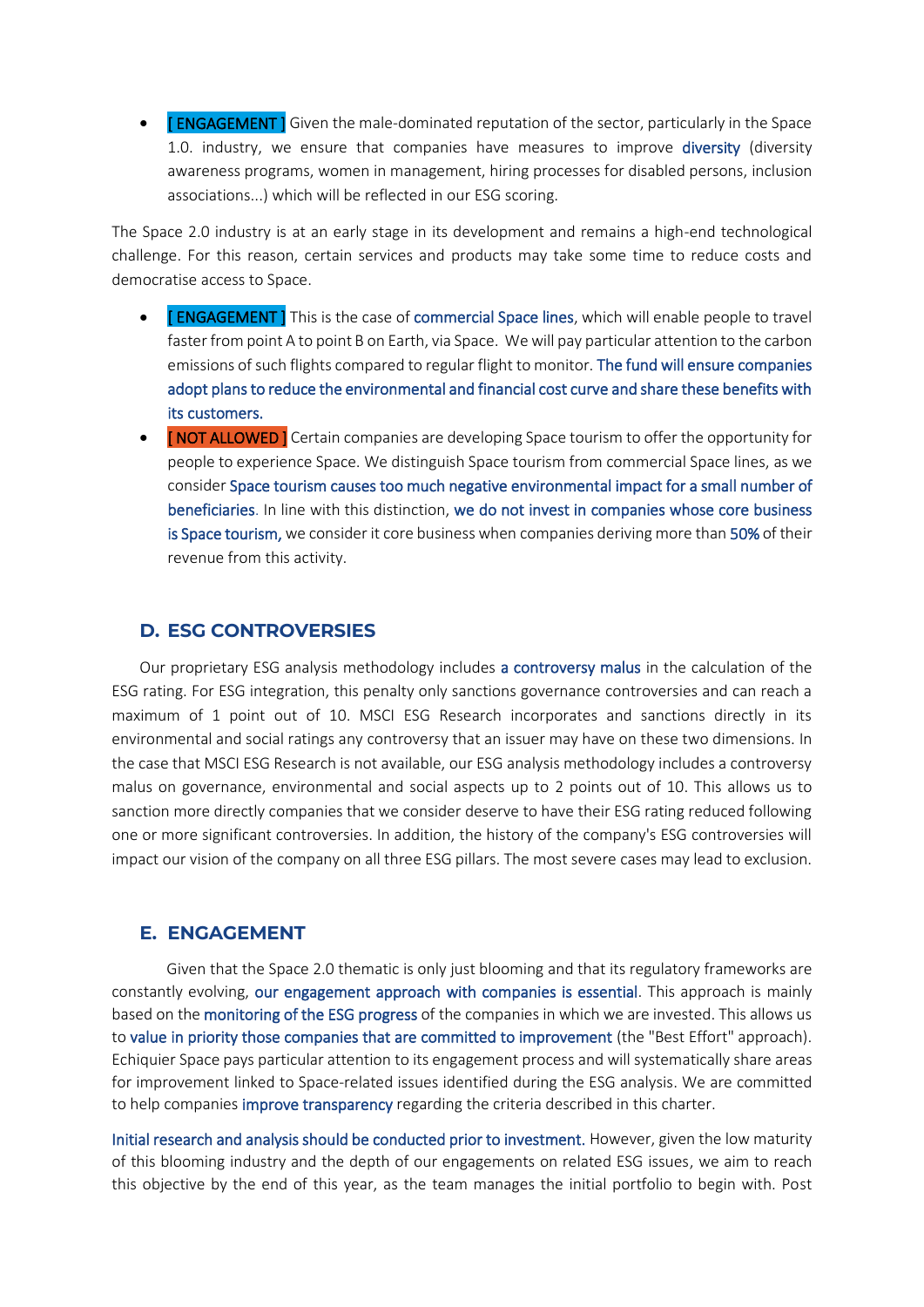launch, in the event of an entry that does not meet the criteria described in this charter the company concerned will be removed from the portfolio within a reasonable timeframe.

Analysis updates and/or follow-up meetings are mandatory steps to assess the progress achieved by the companies based on the objectives previously formalized (areas of improvement achieved, partially achieved or not achieved), and to redefine the next areas of improvement. To screen requirements and keep track of progress, the team has set up a monitoring grid based on this charter. This will not only strengthen our portfolio management but will also improve our ability to address customer ESG inquiries efficiently.

To increase clarity for the investors on the ESG maturity of companies within the portfolio, they will be allocated to two components of Echiquier Space:

- Companies allocated to the "best-in-class" component are aligned with our values displayed in this charter.
- Companies allocated to the "best-effort" component need to improve on certain ESG topics. The management team will engage with them and will monitor closely their improvements over time.

LFDE will report on the size of each component every quarter.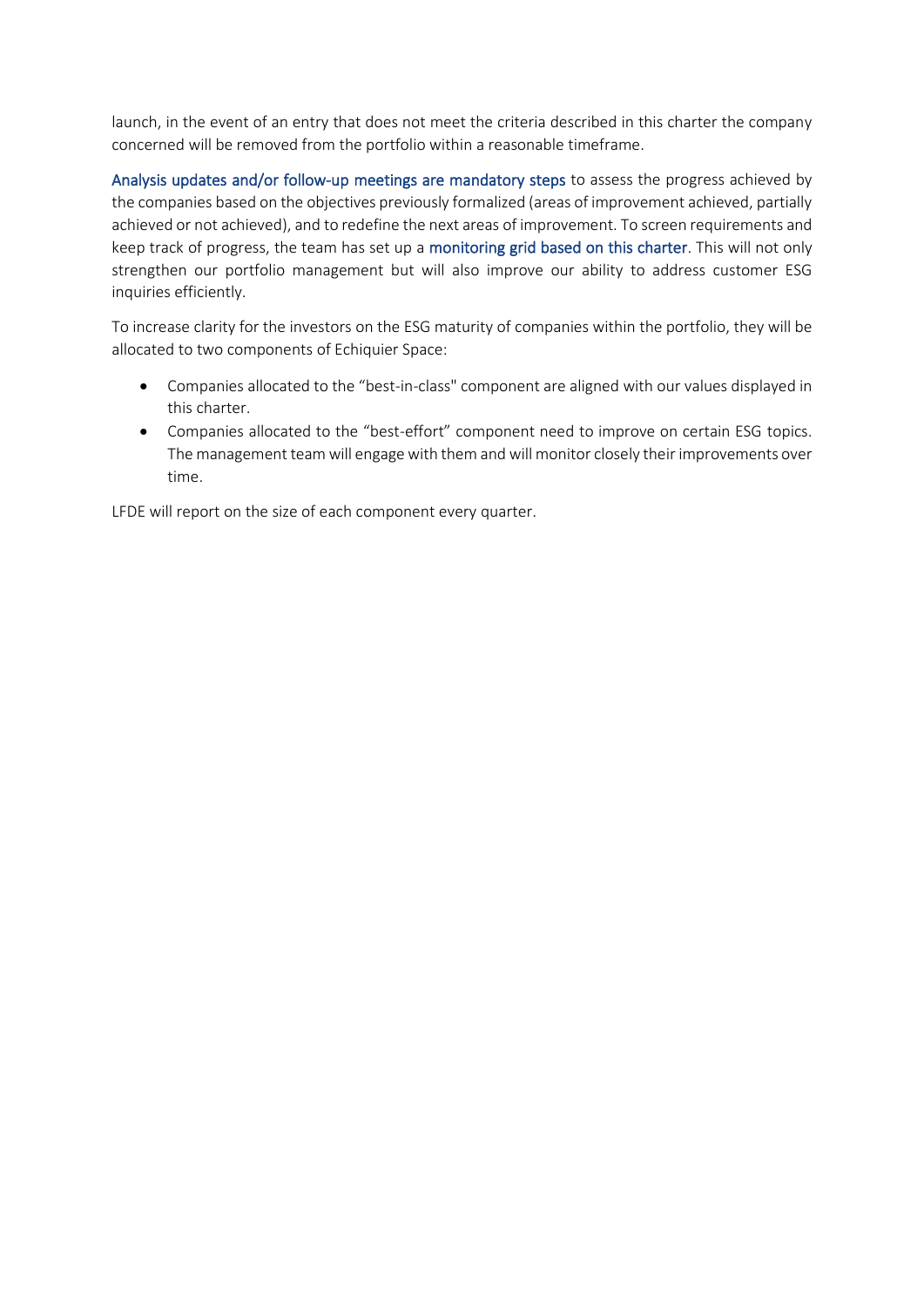# **DISCLAIMER**

This charter informs investors of the commitments made by La Financière de l'Echiquier in the management of its ECHIQUIER SPACE fund. It does not constitute a contractual or regulatory document.

The information given in the charter comes from the best sources in our possession at the time of writing and may evolve over time.